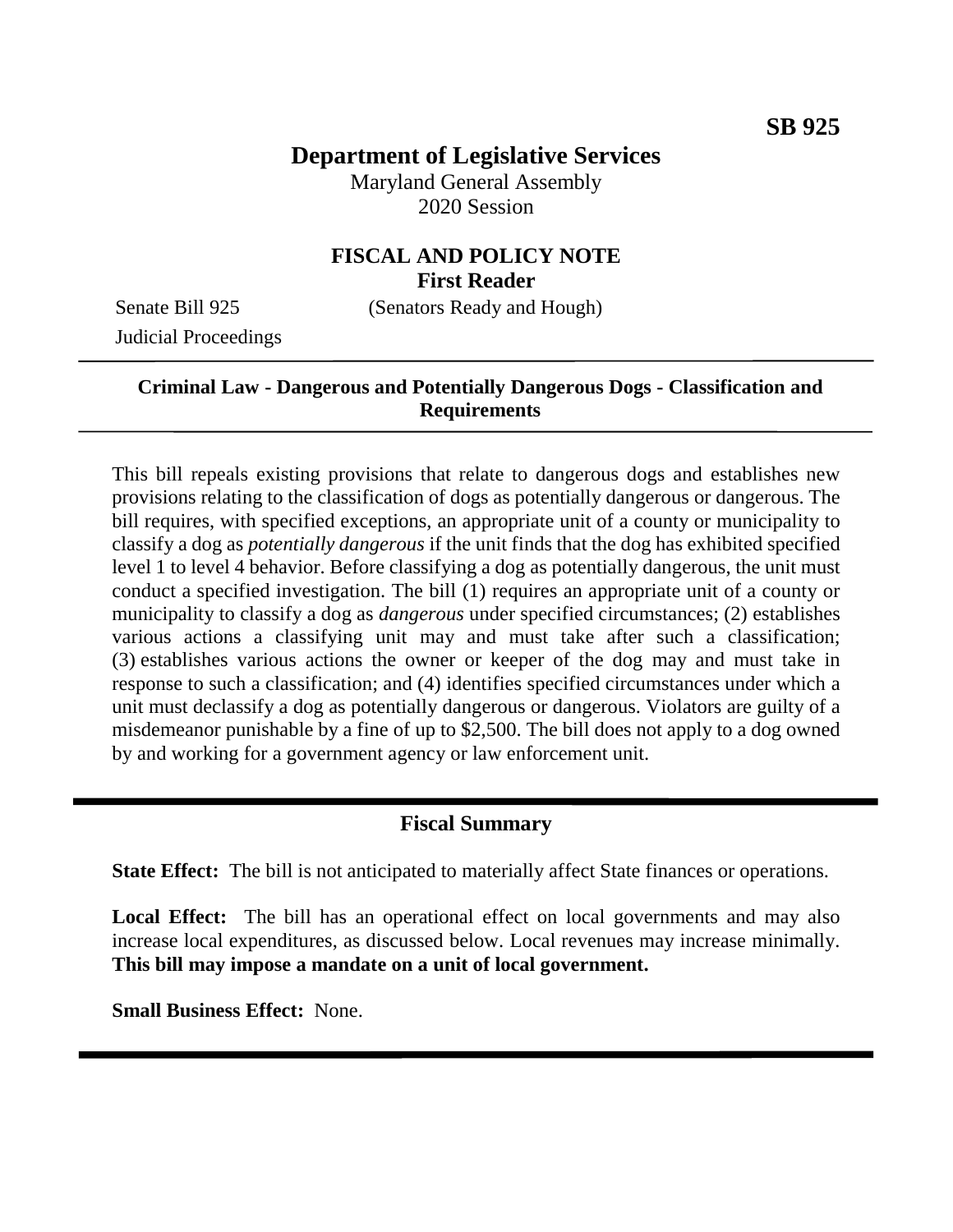# **Analysis**

### **Bill Summary:**

## *Levels of Behavior*

The bill establishes the following levels of behavior:

- "Level 1 behavior" means that a dog, while at large, is a menace, chases, displays threatening or aggressive behavior, or otherwise threatens or endangers the safety of a person;
- "Level 2 behavior" means that a dog, while at large, causes physical injury to a domestic animal;
- "Level 3 behavior" means that a dog, while not at large, aggressively bites a person; and
- "Level 4 behavior" means that a dog, while at large, aggressively bites a person or kills or causes the death of a domestic animal or livestock; the term includes repeated level 3 behavior after the owner or keeper received notice of a level 3 behavior classification.

# *Potentially Dangerous Dog*

An appropriate unit of a county or municipality must classify a dog as potentially dangerous if the unit finds that the dog has exhibited level 1, 2, 3, or 4 behavior. Before classifying a dog, the classifying unit must conduct an investigation with an observation of and testimony about the dog's behavior, including (1) the dog's upbringing; (2) the control of the dog by the owner or keeper; and (3) other relevant evidence.

A unit may refrain from classifying a dog as potentially dangerous if the unit determines that the behavior was (1) the result of the victim abusing or tormenting the dog; (2) directed toward a trespasser; or (3) the result of other mitigating or extenuating circumstances.

#### *Dangerous Dog*

An appropriate unit of a county or municipality must classify a dog as a dangerous dog if the unit finds that the dog (1) whether or not at large, caused serious injury to or death of any person or (2) was used as a weapon in the commission of a crime.

A unit may refrain from classifying a dog as a dangerous dog if the unit determines that the behavior was (1) the result of the victim abusing or tormenting the dog; (2) directed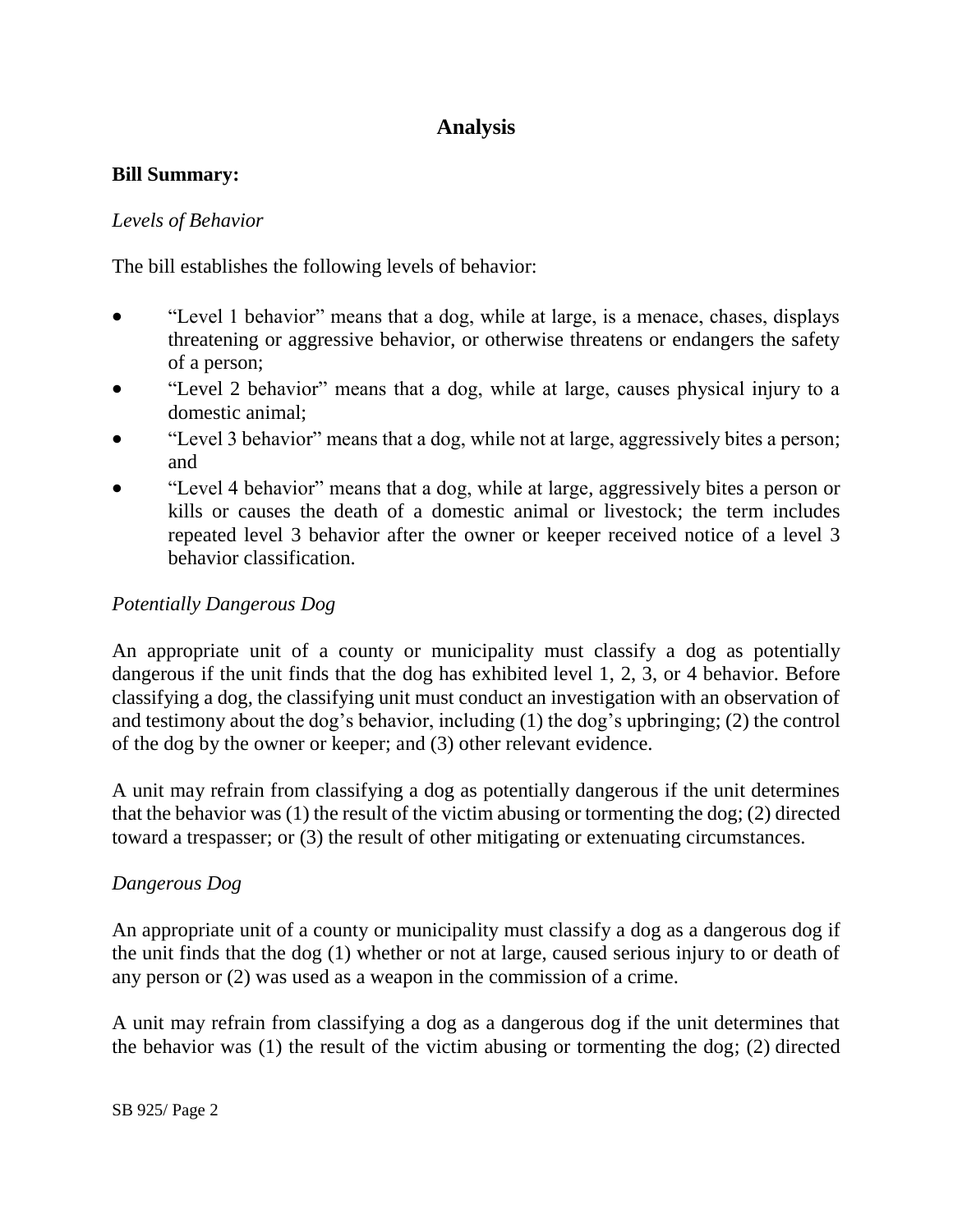toward a trespasser; or (3) the result of other mitigating or extenuating circumstances that indicate that the dog does not constitute an unreasonable risk to human life or property.

A unit must order a dangerous dog to be euthanized unless (1) the dog is placed in a dangerous animal facility and the dog does not constitute an unreasonable risk to human life or property while housed in the dangerous animal facility or (2) there is not a reasonable likelihood of repeat dangerous behavior by the dog.

#### *Notification to Owner/Keeper*

Within seven days after a classification determination under the bill, the classifying unit must provide the dog's owner or keeper written notice of the classification and the reason for the classification. A dog's owner or keeper may appeal the unit's classification by filing a written request for a hearing with the unit within seven days after receiving the notice.

#### *Owner/Keeper Responsibilities*

A unit may require the owner or keeper of the dog to (1) pay a fee set by the unit for registration of a classified dog; (2) obtain and maintain public liability insurance; and (3) complete a responsible pet ownership program.

The owner or keeper of a dog that is classified as potentially dangerous or dangerous must comply with specified conditions. For example, the owner or keeper of a dog classified as exhibiting level 1 behavior must (1) restrain the dog so as not to be at large by a physical device or structure, in a manner that prevents the dog from reaching a public sidewalk or adjoining property, and (2) ensure the dog is located so as not to interfere with the public's legal access to the premises of the owner or keeper whenever the dog is outside the home of the owner or keeper and not on a leash. The owner or keeper of a dog classified as exhibiting level 3 or level 4 behavior must (1) confine the dog within a secure enclosure, located so as not to interfere with the public's legal access to the premises of the owner or keeper, whenever the dog is not on a leash; (2) post warning signs on the premises where the dog is kept; (3) if required by the unit, obtain and maintain proof of public liability insurance; (4) refrain from taking the dog off the premises of the owner or keeper unless the dog is muzzled and restrained by an adequate leash and under control of a capable person; and (5) if required by the unit, complete a responsible pet ownership program.

#### *Identifying Mark*

A dog that has been classified as potentially dangerous or dangerous must be identified with a permanent identifying mark in a manner determined by the classifying unit.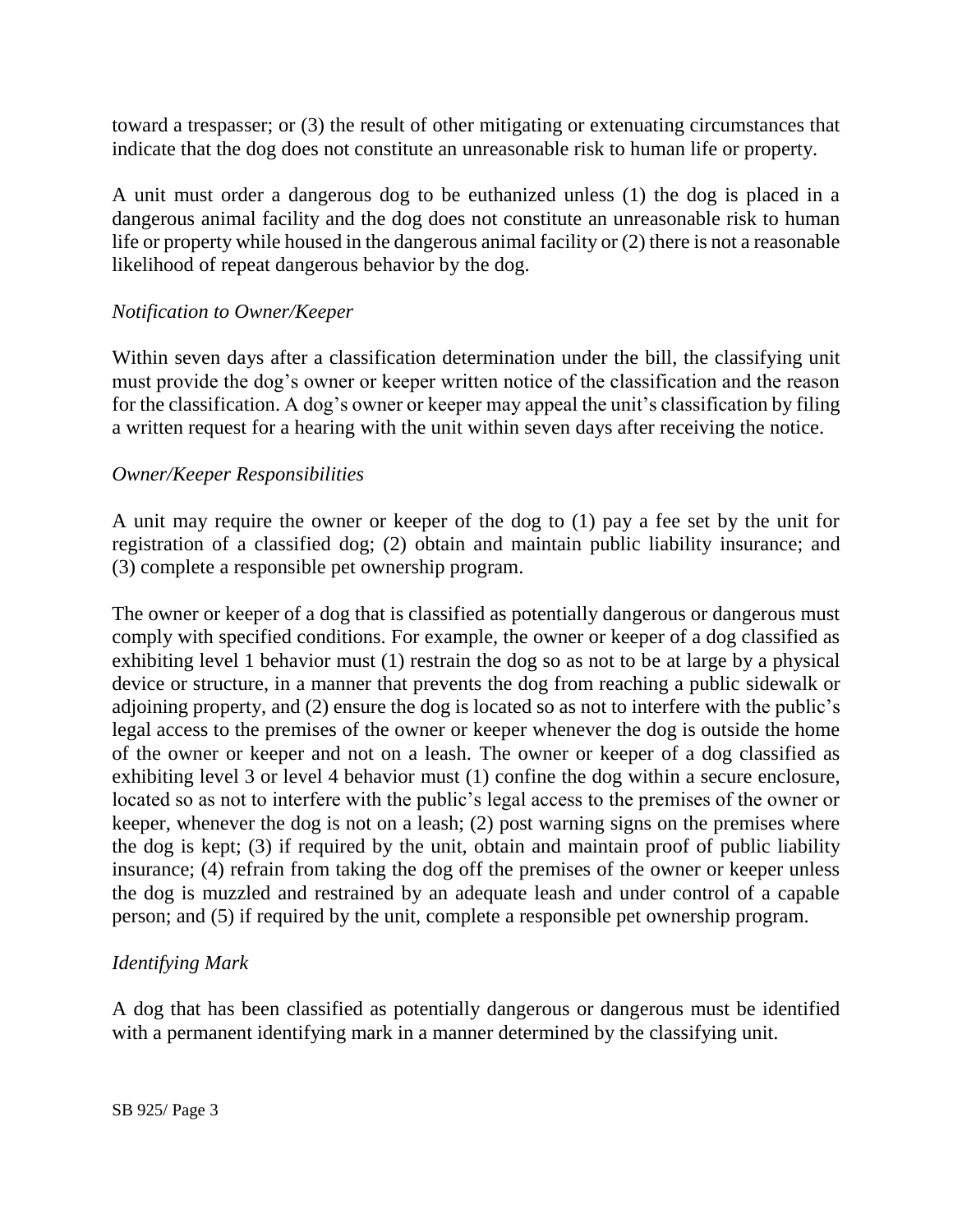## *Declassification*

A unit must declassify a dog classified as potentially dangerous or dangerous if (1) a dog classified at level 1 or 2 has not exhibited additional level 1, 2, 3, or 4 behavior within one year after the classification or a dog classified at level 3 or 4 has not exhibited additional level 1, 2, 3, or 4 behavior within two years after the classification; (2)there have been no violations of specified conditions; and (3) the owner or keeper provides the unit with written certification of completion of obedience training for the dog.

**Current Law:** Section 10-619 of the Criminal Law Article addresses dangerous dogs. A "dangerous dog" means a dog that:

- without provocation has killed or inflicted severe injury on a person; or
- is determined by the appropriate unit of a county or municipality to be a potentially dangerous dog and, after the determination is made, (1) bites a person; (2) when not on its owner's real property, kills or inflicts severe injury on a domestic animal; or (3) attacks without provocation.

An appropriate unit of a county or municipality may determine that a dog is potentially dangerous if the unit:

- finds that the dog (1) has inflicted a bite on a person while on public or private real property; (2) when not on its owner's real property, has killed or inflicted severe injury on a domestic animal; or (3) has attacked without provocation; and
- notifies the dog owner in writing of the reasons for this determination.

A dog owner may not (1) leave a dangerous dog unattended on the owner's real property unless the dog is confined indoors, in a securely enclosed and locked pen, or in another structure designed to restrain the dog or (2) allow a dangerous dog to leave the owner's real property unless the dog is leashed and muzzled, or is otherwise securely restrained and muzzled.

An owner of a dangerous dog or potentially dangerous dog who sells or gives the dog to another must notify in writing (1) the authority that made the determination that the dog is potentially dangerous, of the name and address of the new owner of the dog and (2) the person taking possession of the dog, of the dangerous behavior or potentially dangerous behavior of the dog.

Violators are guilty of a misdemeanor, punishable by a fine of up to \$2,500.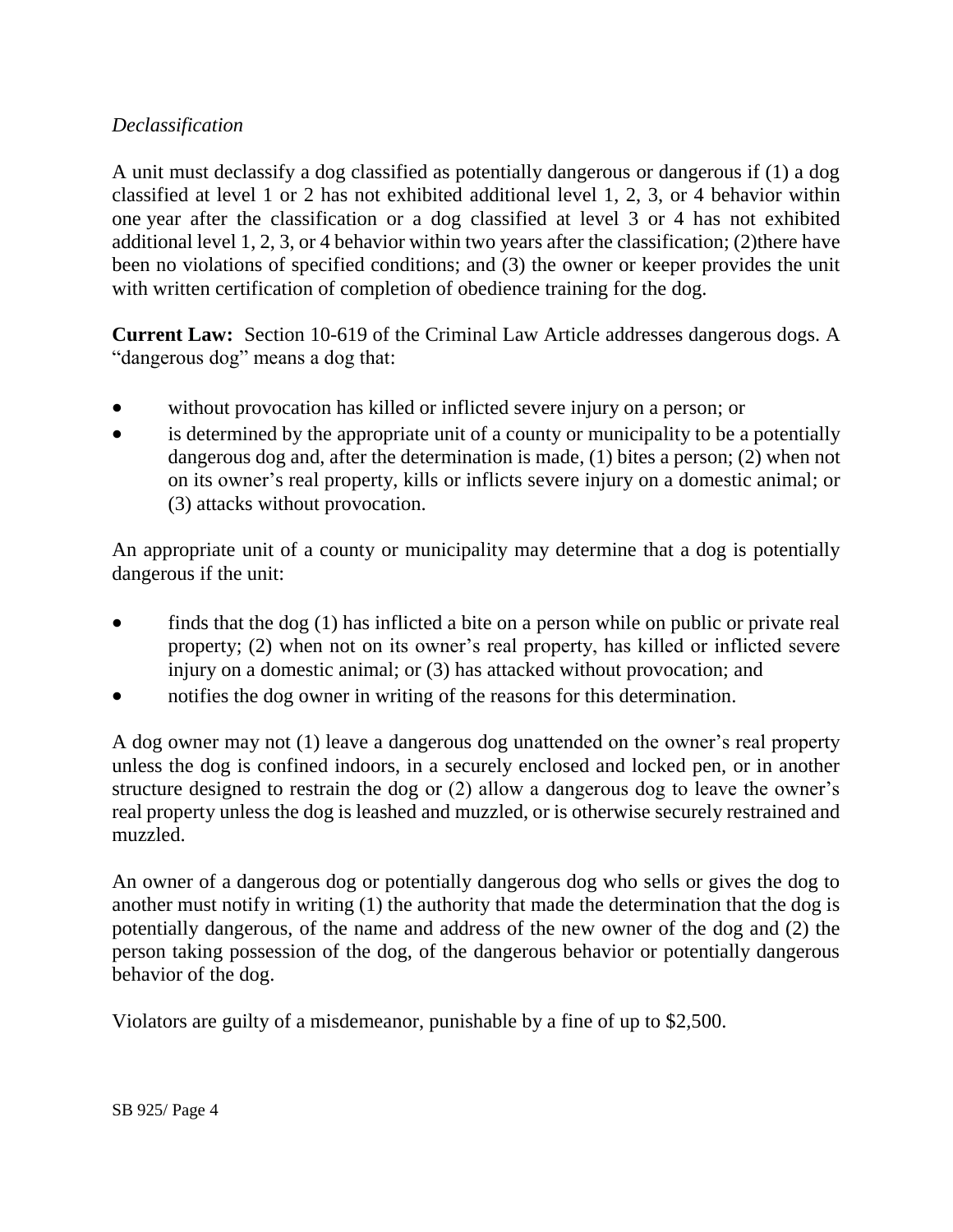These provisions do not apply to a dog owned by and working for a governmental or law enforcement unit.

**Background: Exhibit 1** contains fiscal 2019 data on the number of filings and convictions under the current law related to dangerous dogs.

## **Exhibit 1 District Court Violations and Convictions Fiscal 2019**

|                                                         | <b>Filings</b> | <b>Convictions</b> |
|---------------------------------------------------------|----------------|--------------------|
| $CR \S 10-619(d)(1) - Dangerous Dog - Fail to Confine$  | 10             |                    |
| $CR \S 10-619(d)(2) - Dangerous Dog - Fail to Restrain$ | 12             | $\theta$           |
| $CR \S 10-619(e)(2) - Dangerous Dog - Sell w/o Notice$  |                | $\theta$           |

Source: Maryland Judiciary

**Local Revenues:** Revenues may increase minimally to the extent registration fees are collected by animal control units from owners or keepers of dogs classified as potentially dangerous or dangerous. The extent to which units will do so is unknown.

**Local Expenditures:** The bill changes the manner in which local governments regulate dangerous dogs, affecting animal control units at least operationally. Montgomery County indicates that the bill has a significant operational effect on the county's animal services division; however, it is unclear whether that may result in an increase in its expenditures. Baltimore City and Worcester County report that the bill has minimal fiscal impact on their animal control units. Kent County reports that the bill has no impact.

The provisions that could increase local government expenditures include (1) the required investigation before classifying a dog as potentially dangerous and (2) the appeal process an owner may pursue after a dog is classified as potentially dangerous or dangerous.

# **Additional Information**

**Prior Introductions:** None.

**Designated Cross File:** None.